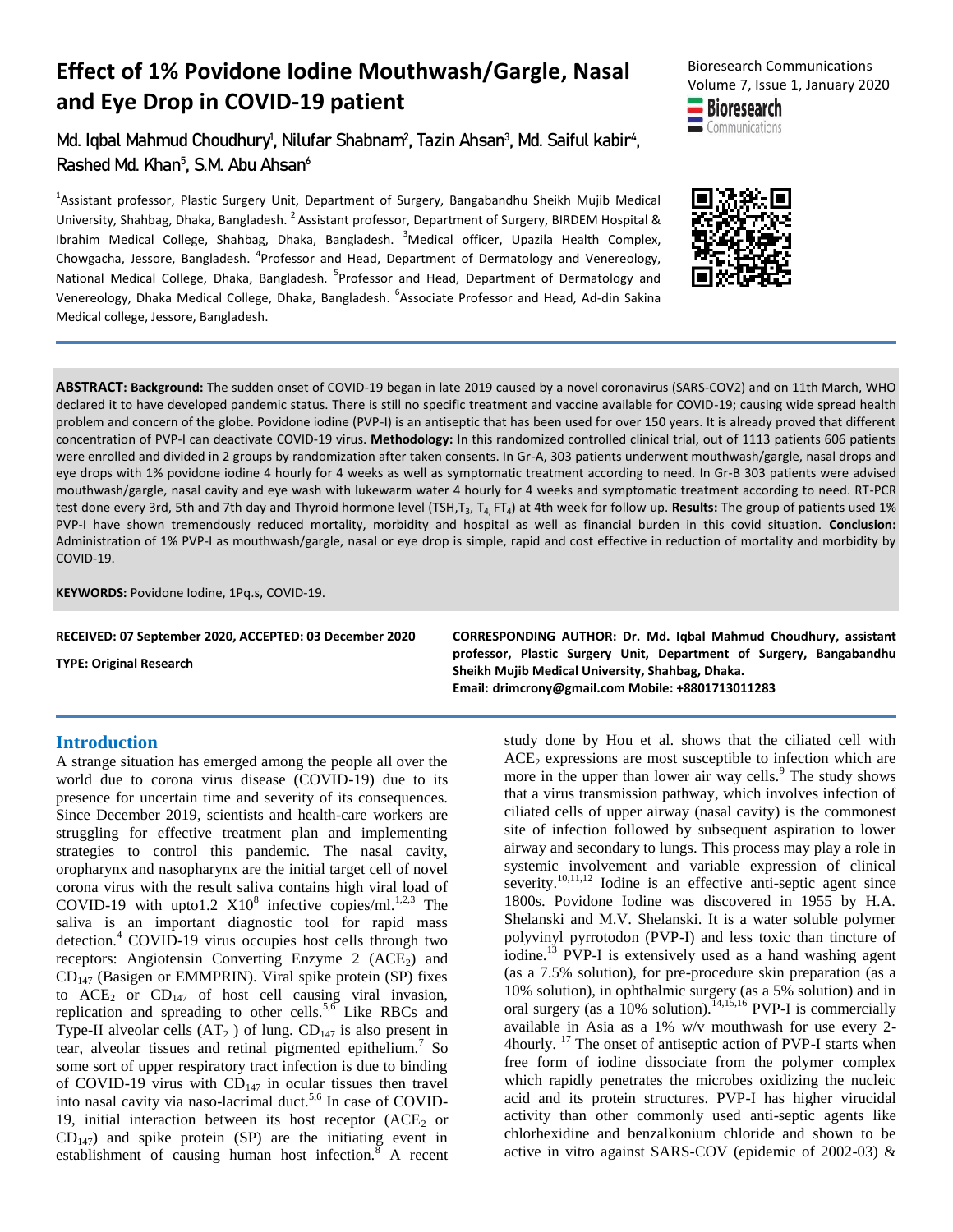MERS-COV (epidemic of 2012-13) virus.<sup>18,19,20</sup> COVID-19 Virus is highly homologous to SARS virus.<sup>21</sup> In vitro study on virucidal activity of povidone iodine against MERS & SARS virus show that the lowest concentration of povidone iodine to effective was 1% when used for 30 seconds, leading to a reduction of viral activity of  $\geq 99.99\%$ <sup>22</sup> So, 1% PVP-I solution as mouthwash/gargle, nasal drop/spray and eye drop inactivate the heam agglutinin esterase activity as well as enhance absorption of  $ACE<sub>2</sub>$  as receptor of host cell.<sup>23</sup> Thus reduced the infectivity of host with systemic transmission and as well as cross infection.

#### **Materials and Methods**

Total 1113 patients from 1st February 2020 to 30th August 2020 in Bangladesh took treatment through telemedicine service of Anwar Khan Modern Medical College Hospital, Call A Doctor BD, Sebaghar. All patients were highly educated and belong to middle class family. They had very much hospital phobia in COVID-19 situation and wanted to take treatment at home isolation rather than in hospital. We used mobile calls, Viber, WhatsApp, e-mail and Zoom for communication and collection of data from patient or attending relative. RT-PCR positive patients who have done the test on 1st day of symptom (single or multiple symptoms – fever, body ache, headache, loss of smell, loss of taste, sore throat, diarrhea, skin rash, shortness of breath, redness of the eyes), age more than 10 years and less than 90 years were included in this study. Patients with history of allergy to povidone iodine, all form of thyroid diseases or on radioactive iodine treatment, known pregnancy, renal failure and malignancy were excluded. 606 patients were enrolled and divided in 2 groups by randomization after taken consents. In Gr-A, 303 patients underwent mouthwash/gargle, nasal drops and eye drops with 1% povidone iodine 4 hourly for 4 weeks as well as symptomatic treatment according to need. In Gr-B, 303 patients were advised mouthwash/gargle, nasal cavity and eye wash with lukewarm water 4 hourly for 4 weeks and symptomatic treatment according to need. RT-PCR test done every 3rd, 5th and 7th day and Thyroid hormone level  $(TSH, T_3, T_4, FT_4)$  at 4th week for follow up. Some patients required hospitalization were admitted in of Anwar Khan Modern Medical College Hospital. The study protocol was approved by the ethical committee of Anwar Khan Modern Medical College Hospital. Analysis was performed by using a computer based statistical program SPSS (Statistical Package for Social Sciences) version 16. Quantitative data were expressed as means ±SD. 95% confidence interval was calculated and  $p$  value of  $\langle 0.05 \rangle$  was considered as significance.

#### **Preparation and Method of Application of 1% PVP-I –**

10% PVP-I is found all over the country. But 1% commercially available PVP-I is found only in a few cities or town. Most of the 1% PVP-I was formed from 10% PVP-I in the following manner - Povidone Iodine 1P 10% v/w in purified water 1P q.s. Therefore, use 1 mL of PVP-I in 10mL of sterile water/purified water. 1% PVP-I is introduced into oral cavity as mouth wash. Care is taken to ensure the solution is distributed throughout the oral cavity for 30 seconds and then gently gargled or, held at the back of the throat for another 30 seconds before spitting out. Then 4-5 drops of 1% PVP-I is introduced to wash the nostrils by dropper and 2 drops in each eye. This application is done 4 hourly for 4 weeks.

### **Results**

In the study, more affected are male (79.87 %, N- 484) than female (20.13%, N- 122). The differences were not statistically significant (P>0.05). More (39.93%) patients are in the 31-50 years age group, followed by 34.65% in the 51-70 years age group (Table -1). In group A (patients used PVP-I), only 2.64% (N-8) patient is RT-PCR positive on the 7th day whereas in group B (patients used lukewarm water), it is 70.30% (N-213) (Table 2, Gr- A & B) (p>0.05). Data of Table 3(Gr-A&B) shows that 3.30% (N-10) hospitalized patients of group A needed oxygen support (by mechanical ventilator and/or high flow nasal cannula and/or non rebreather mask and/or face mask and/or nasal cannula) but 20.79% (N-63) patients of group B needed oxygen support. Mortality rate is high 5.6% (N-17) in group B than  $0.66\%$  (N-2) in group A. The differences were statistically significant  $(P<0.05)$ .

| Table-1. Age and Sex Distributions of patients |  |  |
|------------------------------------------------|--|--|
|------------------------------------------------|--|--|

| Age Group(yrs)   |      | <b>Male</b>                   |                                               | Female                        |          | <b>Total</b>                            |
|------------------|------|-------------------------------|-----------------------------------------------|-------------------------------|----------|-----------------------------------------|
| $11 - 30$        | 72   | 11.88%                        | 18                                            | 2.97%                         | 90       | 14.85%                                  |
| $31 - 50$        | 193  | 31.85%                        | 49                                            | 8.09%                         | 242      | 39.93%                                  |
| 51-70            | 167  | 27.56%                        | 43                                            | 7.10%                         | 210      | 34.65%                                  |
| 71-90            | 52   | 8.58%                         | 12                                            | 1.98%                         | 64       | 10.56%                                  |
|                  | 484  | 79.87%                        | 122                                           | 20.13%                        | 606      | 100%                                    |
|                  |      |                               | Table-2. Gr-A(RT-PCR test result using PVP-I) |                               |          |                                         |
|                  |      |                               |                                               |                               |          |                                         |
|                  |      | RT-PCR test positive on $3rd$ |                                               | RT-PCR test positive on $5th$ |          | RT-PCR test positive on 7 <sup>th</sup> |
| <b>Age Group</b> | day  |                               | day                                           |                               | day      |                                         |
| (vrs)            | Male | Female                        | Male                                          | Female                        | Male     | Female                                  |
| $11 - 30$        |      |                               |                                               |                               | 0        |                                         |
| $31 - 50$        | 6    | 3                             | 4                                             |                               | $\theta$ |                                         |
| $51 - 70$        |      | 5                             | 6                                             | 3                             | 2        |                                         |
| 71-90            |      | $\overline{4}$                | $\overline{5}$                                | 3                             | 3        |                                         |

35 (11.55%) 24 (7.92%) 8 (2.64%)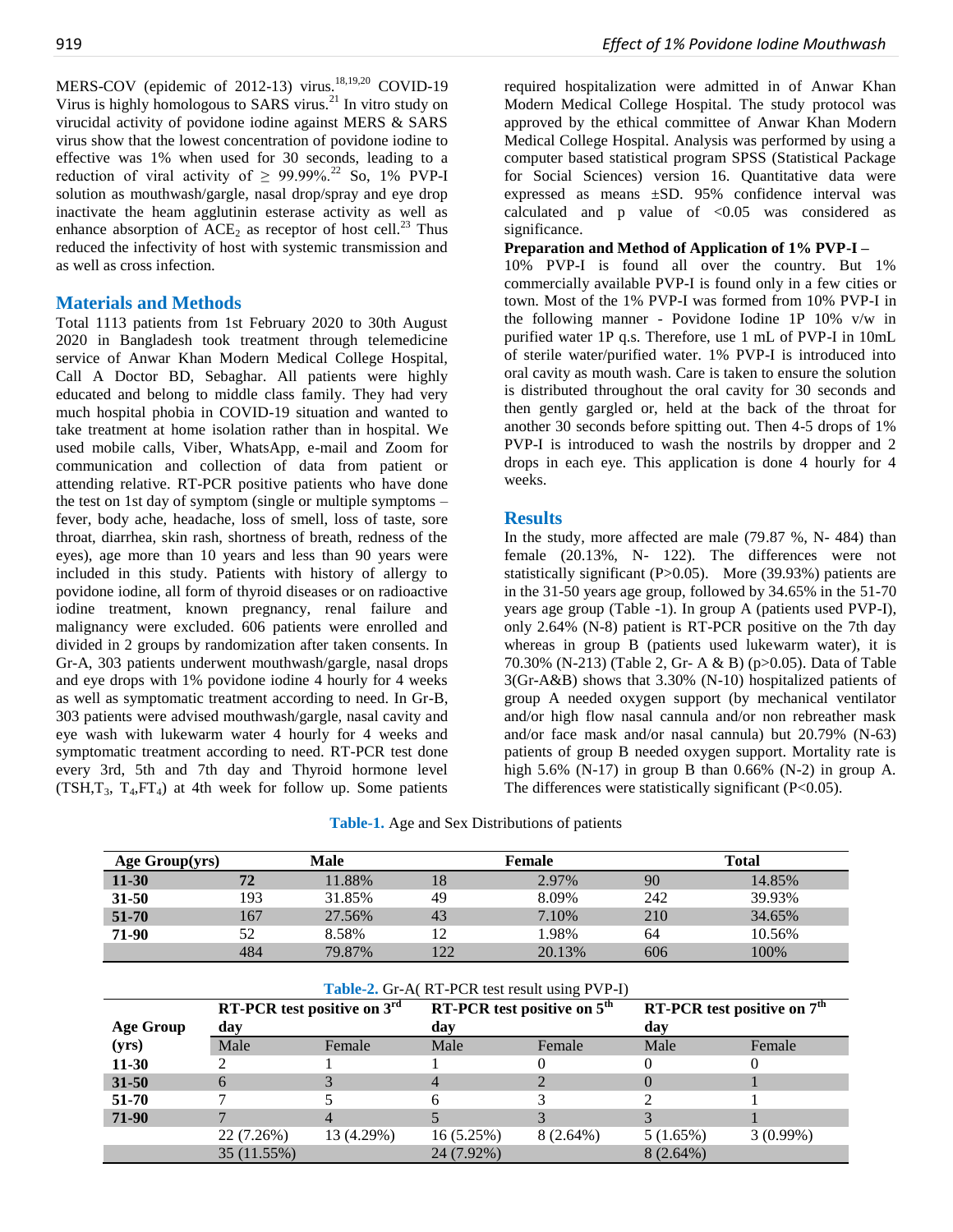|                  | RT-PCR test positive on $3rd$ |            | RT-PCR test positive on $5th$ |            | RT-PCR test positive on $7th$ |            |
|------------------|-------------------------------|------------|-------------------------------|------------|-------------------------------|------------|
| <b>Age Group</b> | day                           |            | day                           |            | day                           |            |
| (yrs)            | Male                          | Female     | Male                          | Female     | Male                          | Female     |
| $11-30$          | 33                            |            | 29                            |            | 20                            |            |
| $31 - 50$        | 95                            | 23         | 91                            | 19         | 81                            | 15         |
| 51-70            | 80                            | 20         | 77                            | 18         | 62                            | 12         |
| 71-90            | 26                            | 75         | 24                            |            | 18                            |            |
|                  | 235 (77.22%)                  | 57(18.81%) | 221(72.937%)                  | 47(15.51%) | 181(59.735%)                  | 32(10.56%) |
|                  | 291 (96.039 %)                |            | 268 (88.448%)                 |            | 213 (70.297%)                 |            |

**Table-2.** Gr-B (RT-PCR test result using lukewarm water)

| Table-3. Gr-A (Total outcome after using PVP-I) |  |  |  |  |  |  |
|-------------------------------------------------|--|--|--|--|--|--|
|-------------------------------------------------|--|--|--|--|--|--|

|                  | Hospitalized |                  | $Hospitalized + Oxygen support$ |             | Death       |        |
|------------------|--------------|------------------|---------------------------------|-------------|-------------|--------|
| <b>Age Group</b> | Male         | Female           | Male                            | Female      | Male        | Female |
| (yrs)            |              |                  |                                 |             |             |        |
| $11-30$          |              |                  |                                 |             |             |        |
| $31 - 50$        |              |                  |                                 |             |             |        |
| 51-70            |              |                  |                                 |             |             |        |
| 71-90            |              | $\left( \right)$ |                                 |             |             |        |
|                  | 2(0.66%)     | 0                | 7(2.31%)                        | $3(0.99\%)$ | $2(0.66\%)$ | 0      |
|                  | $2(0.66\%)$  |                  | $10(3.30\%)$                    |             | $2(0.66\%)$ |        |

**Table-3.** Gr-B (Total outcome after using lukewarm water)

|                           | <b>Hospitalized</b> |             | Hospitalized + Oxygen support |              | Death        |             |
|---------------------------|---------------------|-------------|-------------------------------|--------------|--------------|-------------|
| <b>Age Group</b><br>(yrs) | Male                | Female      | Male                          | Female       | Male         | Female      |
| $11-30$                   |                     |             |                               |              |              |             |
| $31 - 50$                 |                     |             | 16                            |              |              |             |
| $51 - 70$                 |                     |             |                               |              | 6            |             |
| 71-90                     |                     |             |                               |              |              |             |
|                           | 11 (3.63%)          | $3(0.99\%)$ | 43 (14.19%)                   | $20(6.60\%)$ | 14 (4.62%)   | $3(0.99\%)$ |
|                           | 14 (4.62%)          |             | 63 (20.79%)                   |              | $17(5.61\%)$ |             |

## **Discussion**

There are no established effective therapies or vaccines for COVID-19 infection still today, so treatment relies mostly on supportive care, oxygen support with or without mechanical ventilation and medication previously employed against SARS-Cov, MARS-Cov.<sup>24</sup>Povidone Iodine (PVP-I) is very much effective virucidal and well tolerable mouthwash/ gargle, nasal spray and eye drop than other antiseptics which working against SARC-Cov and MARS-Cov is already proven.25,26 Free iodine release from aqueous solution of PVP-I which likely attack surface proteins of enveloped virus and destabilizes membrane fatty acid by reacting with unsaturated carbon bond.  $27,28,29,30$  It is already proved that binding with iodine to the lipid component of enveloped virus increases susceptibility over non enveloped viruses. $31$  COVID-19 virus belongs to a family of enveloped, single-stranded RNA corona virus.<sup>32</sup> Some recent studies has shown that PVP-I inactivate MERS-Cov and SARS-Cov which has nearly identical genomes to COVID-19 virus.<sup>33</sup> Concentration of 0.23-1% PVP-I reduced infectivity below detectable level within 2 minutes.<sup>34</sup> In recent months, susceptibility to PVP-I solutions has been confirmed for COVID-19 virus. After 30 seconds,  $\geq$ 

99.99% virucidal activity against COVID-19 was found for a 1% PVP-I mouth wash and a 0.45% PVP-I throat spray.<sup>35</sup> COVID-19 viral load are high in nasal cavity, nasooropharynx, lymphocyte of oral tissues, goblet and ciliated cells within respiratory epithelium of nose have the highest expression of  $ACE<sub>2</sub>$ , the main receptor of COVID-19 virus and some accidental ocular exposure  $CD_{147}$ , also receptor of COVID-19 virus. $36$  PVP-I of 0.5-10% solution inactivate the  $ACE<sub>2</sub>$  and  $CD<sub>147</sub>$  receptor of host cell. In our study, patients of Gr-A (those who used 1% PVP-I) are tremendously improved over Gr-B (those who used only lukewarm water) in terms of RT-PCR test result, mortality, hospitalization with or without oxygen support (Table-2&3). In table-2, only 11.55% patient's show RT-PCR test positive in Gr-A on 3rd day where as 96.04% is positive in Gr-B. On the other hand, 2.64% patient is positive on 7th day in Gr-A and 70.30% positive in Gr-B. So, it is clear that 1% PVP-I can vigorously reduce the viral load in oral cavity, nasal cavity and naso-oropharynx. This information is also supported by an in vivo study done by Martinez Lams et al in June 2020; aimed to determine the influence of 1% PVP-I on COVID-19 positive patients.  $37$ They evaluated and compared the viral load of the saliva of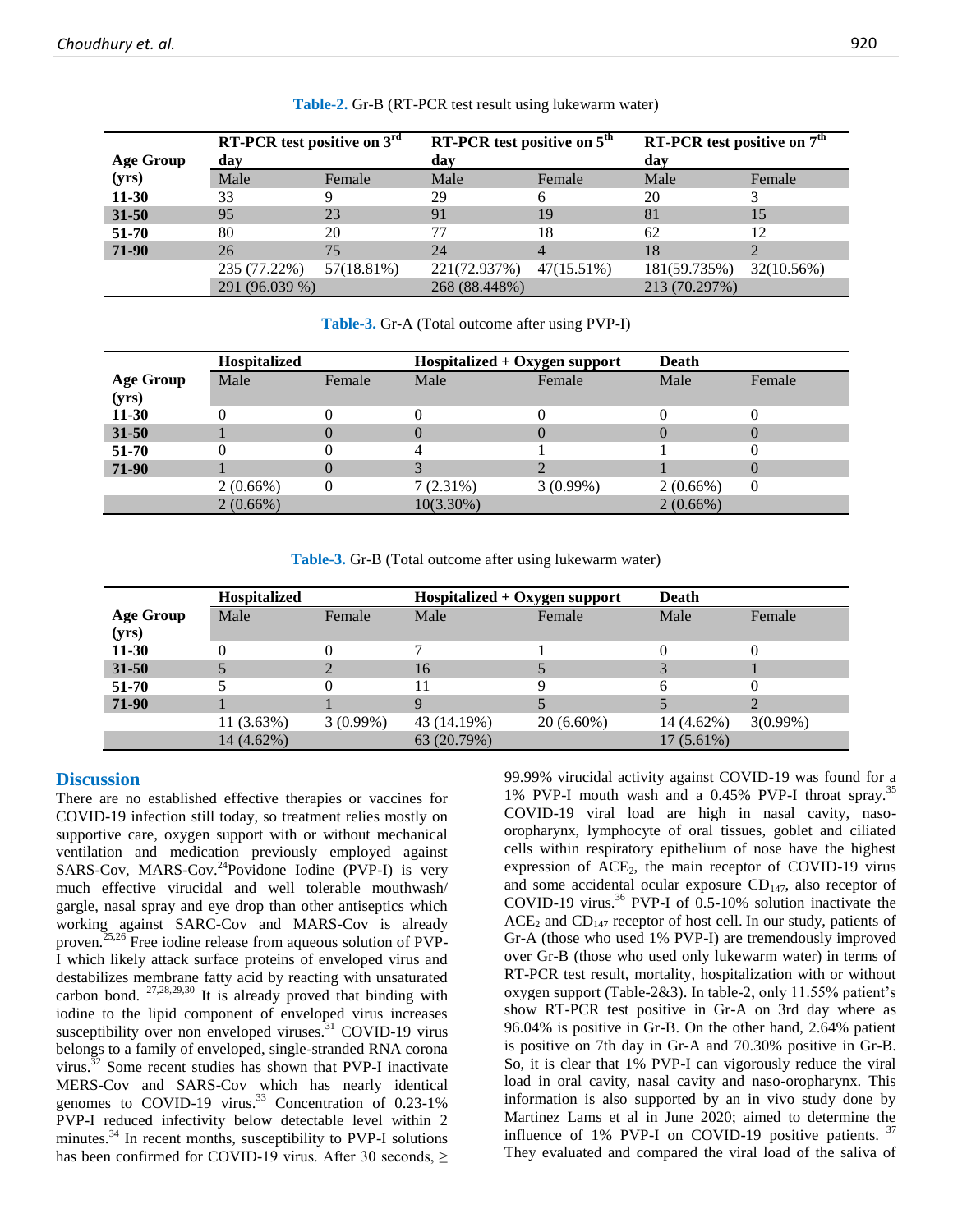those patients after 1 minute use of 1% PVP-I and effects persisted for 3 hours. Another study done by Sarfaraz et al also support our study results. $37$  In Table-3, Gr-A shows only 0.66% mortality over 5.61% of Gr-B and only 3.30% hospitalized patients need oxygen support in Gr-A in comparison to 20.79% in Gr-B. So the patients those who used 1% PVP–I have minimum mortality, morbidity and occupying minimum number of hospital bed causing less burden to health and financial sector of Bangladesh in COVID-19 pandemic situation. Hou et al recently demonstrated that COVD-19 virus initially infects ciliated cell of nasal cavity. The virus then spreads via nasal-oropharynx to lungs through micro aspiration and causes pulmonary infection which is then form further devastating systemic involvement via blood.<sup>9</sup> The use of 1% PVP-I as mouth wash/gargle, nasal and eye drop has also been recommended to reduced viral load in oral cavity, naso-oropharynx and thus to prevent systemic infection as well as accelerate recovery of these patients.<sup>39,40</sup> In Ader's study, 6 months use of daily 5% PVP-I mouthwash/rinse, nasal wash caused no change in serum  $T_3$ ,  $T_4$  or  $FT_4$ . <sup>41</sup> In this study, we found no change in serum TSH,  $T_3$ ,  $T_4$  or FT<sub>4</sub> after 4 weeks (4 times a day) use of 1% PVP-I. PVP-I is a broad spectrum antiseptic with no known resistance that has listed by WHO as an essential medicine.  $^{42}$  PVP-I is broadly virucidal; a recently developed eye/nasal/oral formulation has been shown to rapidly deactivated COVID-19 virus.<sup>43</sup>

#### **Conclusion**

Administration of 1% PVP-I as mouthwash/gargle, nasal or eye drop is simple, rapid and cost effective in reduction of mortality and morbidity by COVID-19. In this horrible situation, simple use of 1% PVP-I can change the treatment modality of COVID-19 patient and reduce the hospital as well as financial burden of the globe.

#### **Reference**

1.To KKW, Tsang OTY, Yip CCY, Chan KH, Wu TC, Chan JMC, et al. Leung, W.S., Chik, T.S.H., Choi, C.Y.C., Kandamby, D.H. and Lung, D.C.,. Consistent detection of 2019 novel coronavirus in saliva.Clinical Infectious Diseases. 2020; 71:pp841-843.

2. Zou L, Ruan F, Huang M, Liang L, Huang H, Hong Z, et al. SARS-CoV-2 viral load in upper respiratory specimens of infected patients.New England Journal of Medicine, 2020; 382(12): pp.1177- 1179.

3. Khurshid Z, Asiri FYI and Al Wadaani H. Human saliva: Noninvasive fluid for detecting novel coronavirus (2019-nCoV). International Journal of Environmental Research and Public Health. 2020; 17(7): pp.2225.

4. Hamid H, Khurshid Z, Adanir N, Zafar MS and Zohaib S. COVID-19 Pandemic and Role of Human Saliva as a Testing Biofluid in Point-of-Care Technology.European Journal of Dentistry. 2020;04: pp.1-7.

5. Wang K, Chen W, Zhou YS, Lian JQ, Zhang Z, Du P, et al. SARS-CoV-2 invades host cells via a novel route: CD147-spike protein. BioRxiv. 2020.

6. Yan R, Zhang Y, Li Y, Xia L, Guo Y and Zhou Q. Structural basis for the recognition of SARS-CoV-2 by full-length human ACE2.Science. 2020; 367(6485): pp.1444-1448.

7. Parikh SR, Bly RA, Bonilla-Velez J, Dahl JP, Evans SS, Horn DL, et al. Pediatric otolaryngology divisional and institutional preparatory response at Seattle Children's Hospital after COVID-19 regional exposure. Otolaryngology–Head and Neck Surgery. 2020: p.0194599820919748.

8. Sarma P, Prajapat M, Avti P, Kaur H, Kumar S and Medhi B. Therapeutic options for the treatment of 2019-novel coronavirus: An evidence-based approach. Indian journal of pharmacology. 2020; 52(1): pp.1.

9. Hou YJ, Okuda K, Edwards CE, Martinez DR, Asakura T, Dinnon III KH, et al. SARS-CoV-2 Reverse Genetics Reveals a Variable Infection Gradient in the Respiratory Tract. Cell. 2020.

10. Sarma P, Kaur H, Kaur H, Bhattacharyya J, Prajapat M, Shekhar N, et al. Ocular manifestations and tear or conjunctival swab PCR positivity for 2019-nCoV in patients with COVID-19: a systematic review and meta-analysis. 2020; Available at SSRN 3566161.

11. Wu P, Duan F, Luo C, Liu Q, Qu X, Liang L, et al. Characteristics of ocular findings of patients with coronavirus disease 2019 (COVID-19) in Hubei Province, China. JAMA ophthalmology, 2020; 138(5): pp.575-578.

12. Wölfel R, Corman VM, Guggemos W, Seilmaier M, Zange S, Müller MA, et al. Virological assessment of hospitalized patients with COVID-2019.Nature. 2020; 581(7809): pp.465-469.

13. Wada H, Nojima Y, Ogawa S, Hayashi N, Sugiyama N, Kajiura T, et al. Relationship between virucidal efficacy and free iodine concentration of povidone-iodine in buffer solution. Biocontrol Science. 2016; 21(1): pp.21-27.

14. Urias DS, Varghese M, Simunich T, Morrissey, S and Dumire R. Preoperative decolonization to reduce infections in urgent lower extremity repairs.European Journal of Trauma and Emergency Surgery. 2018; 44(5): pp.787-793.

15. Koerner JC, George MJ, Meyer DR, Rosco MG and Habib MM. Povidone-iodine concentration and dosing in cataract surgery. Survey of ophthalmology.2018;63(6): pp.862-868.

16. Silas MR, Schroeder RM, Thomson RB and Myers WG. Optimizing the antisepsis protocol: Effectiveness of 3 povidone– iodine 1.0% applications versus a single application of povidone– iodine 5.0%. Journal of Cataract & Refractive Surgery. 2017; 43(3): pp.400-404.

17. Domingo MA, Farrales MS, Loya RM, Pura MA and Uy H. The effect of 1% povidone iodine as a pre-procedural mouthrinse in 20 patients with varying degrees of oral hygiene.The Journal of the Philippine Dental Association. 1996; 48(2): pp.31-38.

18. da Silveira Teixeira D, de Figueiredo MAZ, Cherubini K, de Oliveira SD and Salum FG. The topical effect of chlorhexidine and povidone-iodine in the repair of oral wounds. A review.Stomatologija. 2019;21(2): pp.35-41.

19. Eggers M, Eickmann M and Zorn J. Rapid and effective virucidal activity of povidone-iodine products against Middle East respiratory syndrome coronavirus (MERS-CoV) and modified vaccinia virus Ankara (MVA).Infectious diseases and therapy. 2015; 4(4): pp.491- 501.

20. Lange C, Wolf J, Auw‐Haedrich C, Schlecht A, Boneva S, Lapp T, et al. Expression of the COVID‐19 receptor ACE2 in the human conjunctiva.Journal of Medical Virology. 2020; 92(10)pp.2081-2086.